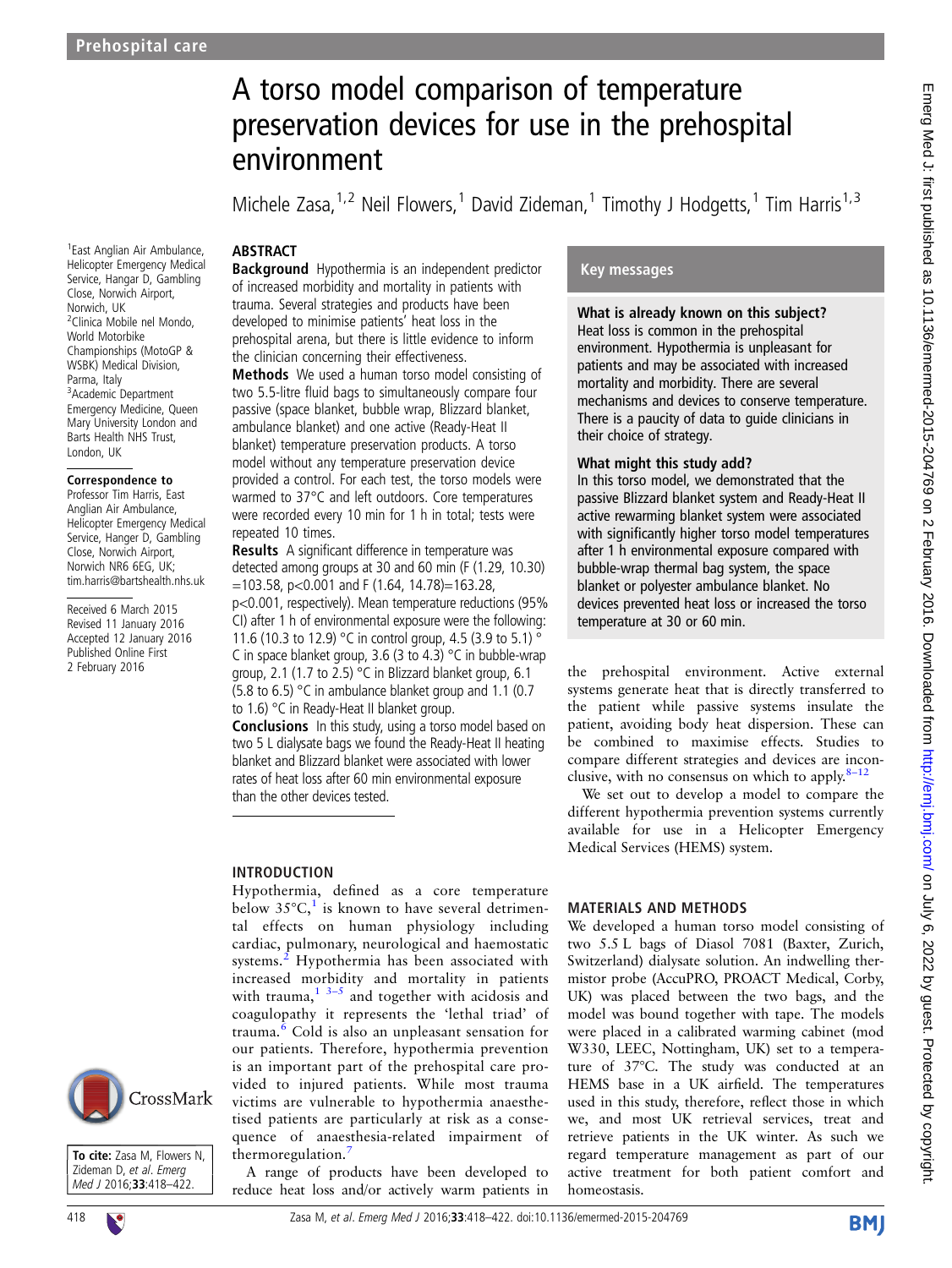For each test, six human torso models were simultaneously removed from the warming cabinet, and in five one of the heat preservation systems under investigation was applied. In one model (control group), no heat preservation system was used. The six torso models were assumed to be equivalent and were randomly allocated to the different devices at each measurement.

The following products were tested: Ready-Heat II active rewarming blanket (TechTrade, New York, USA), Blizzard EMS blanket (Blizzard Protection Systems, Gwynedd, UK), bubblewrap thermal bag (mod LS 3010, Less AS, Kapp, Norway), space blanket (Farmac-Zabban SpA, Calderara di Reno BO, Italy) and the fire-retardant polyester ambulance blanket (Thomas Kneale, Manchester, UK).

Each torso model was wrapped with one layer of the designated test system, as per the manufacturer's guidance. The Ready-Heat II blanket was opened 20 min before starting the study and agitated to allow chemical activation and heat production. A layer of cotton sheet was interposed between the Ready-Heat II warming blanket and the torso model, in accordance with clinical practice to avoid skin burns.

Once prepared, all torso models (including the control) were simultaneously moved outside and placed on three plastic orthopaedic transport stretchers (Scoop 65 EXL, Ferno-Washington, Wilmington, USA) previously positioned on the ground. These orthopaedic stretchers were placed outside on the airfield 5 min before the start of the test, 10 m apart and perpendicular to the wind direction (as determined by the airfield windsock). Each stretcher carried two study models, placed 20 cm apart. All model torsos, therefore, had consistent wind exposure.

Temperature changes were recorded using a monitor (Argus PRO Lifecare 2, Schiller AG, Baar, Switzerland) connected to each indwelling thermistor probe. Five seconds were allowed for calibration and the temperature recorded, then the probe was disconnected and moved to the next model.

For each test session, temperatures were checked every 10 min for 1 h. The study was performed on 10 separate days.

The sequence in which the study heat preservation systems were applied to the torso models and temperatures measured were different for each study day. This was predetermined by using a random sequence generator (Random Sequence Generator, available at [http://random.org/sequences/;](http://random.org/sequences/) last accessed 15 Feb 2013).

Temperature, humidity and wind speed were recorded from airport air traffic control.

In order to avoid observer bias, the investigator responsible for statistical analysis was neither involved in data collection, nor aware of group assignment.

#### Statistical analysis

The primary endpoint of the study was to compare temperatures among tested models after 60 min of environmental exposure; temperature comparison after 30 min was set as a secondary endpoint. Temperatures were compared using a one-way analysis of variance test, with post hoc Bonferroni comparisons to analyse between-groups differences. A p value  $\leq 0.05$  was considered significant. Both at 30 and 60 min 15 post hoc comparisons were performed, and an adjusted p value was reported; again, a p value  $\leq 0.05$  was considered significant. The statistical software automatically reported adjusted p values (multiplying the p value by the number of tests). Data are presented as mean values  $(\pm SD)$ , unless otherwise specified. The software SPSS (IBM SPSS Statistics V.20; Armonk, USA) was used to perform statistical analyses.

Table 1 Environmental conditions during test sessions (initial and final values)

|         | T (°C)                   |                | H (%)  |         | WS (knots) |         |
|---------|--------------------------|----------------|--------|---------|------------|---------|
|         | Time 0                   | Time 60        | Time 0 | Time 60 | Time 0     | Time 60 |
| Test 1  | 4                        | 4              | 82     | 75      | 10         | 7       |
| Test 2  | 5                        | 5              | 74     | 74      | 10         | 10      |
| Test 3  | $\mathbf{0}$             |                | 80     | 86      | 12         | 8       |
| Test 4  | 0                        | $\Omega$       | 100    | 100     | 3          | 3       |
| Test 5  | $\overline{2}$           | $\overline{2}$ | 96     | 95      |            |         |
| Test 6  | $\overline{\phantom{a}}$ |                | 95     | 98      |            |         |
| Test 7  | $-3$                     | $-3$           | 100    | 100     | 0          |         |
| Test 8  | $-3$                     | $-3$           | 100    | 100     |            |         |
| Test 9  | $\overline{2}$           | 3              | 77     | 77      | 3          | 4       |
| Test 10 | 2                        | 4              | 77     | 74      | 4          | 4       |

H, humidity; T, temperature; WS, wind speed.

# RESULTS

The study environmental conditions during the study period are described in table 1. The temperatures of each torso model are displayed in figure 1.

Significant differences in temperatures were detected among groups both after 30 and 60 min of environmental exposure  $(p<0.001$  and  $p<0.001$ , respectively).

Comparison between groups at 30 and 60 min are shown in [table 2.](#page-2-0) At both time points, all heat preservation systems tested resulted in a higher mean torso model temperature than the control torso model (all  $p \le 0.003$ ). The statistical analysis is reported in [table 2](#page-2-0).

At 30 min, the Ready-Heat II active heating system was associated with significantly less heat loss than all other tested devices and in the first 10 min the torso model temperature increased (fi[gure 2](#page-2-0)).

At 60 min, the Ready-Heat II heating blanket (an active system) and Blizzard blanket (passive system) demonstrated the lowest heat loss and highest temperatures in the torso models. There was no statistical difference in the performance of these two devices ( $p=0.250$ ) and both were significantly better than the other systems tested (fi[gure 3\)](#page-3-0).



Figure 1 The rate of temperature loss for each device over 60 min. Data presented as mean values  $(\pm SD)$ .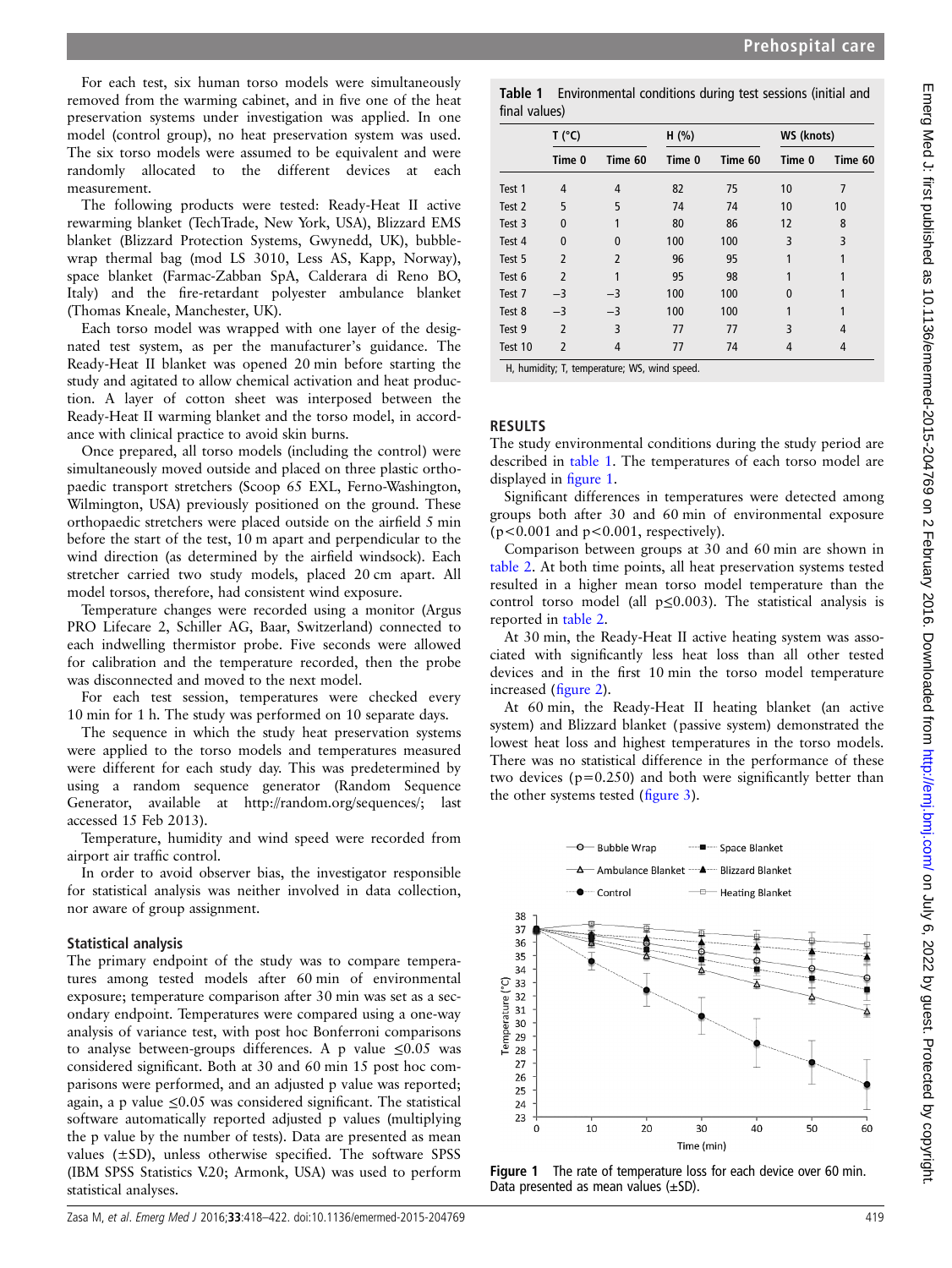<span id="page-2-0"></span>Table 2 Comparison of temperatures of torso models after 30 and 60 min of environmental exposure

|                         | T at<br>30 min<br>$(^{\circ}C)$ | Adjusted<br>p value<br>< 0.05                            | T at<br>60 min<br>$(^{\circ}C)$ | Adjusted<br>p value<br>< 0.05                        |
|-------------------------|---------------------------------|----------------------------------------------------------|---------------------------------|------------------------------------------------------|
| Heating blanket         | $36.7 \pm 0.2$                  | <b>Blizzard</b><br><b>Bubble</b><br>Space<br>Ambulance   | $35.9 \pm 0.7$                  | <b>Bubble</b><br>Space<br>Ambulance                  |
| <b>Blizzard blanket</b> | $36.0 \pm 0.4$                  | Heating<br>Space<br>Ambulance                            | $34.9 + 0.6$                    | <b>Bubble</b><br>Space<br>Ambulance                  |
| <b>Bubble wrap</b>      | $35.3 \pm 0.5$                  | Heating<br>Space<br>Ambulance                            | $33.4 \pm 0.9$                  | Heating<br>Blizzard<br>Ambulance                     |
| Space blanket           | $34.7 \pm 0.4$                  | Heating<br><b>Blizzard</b><br><b>Bubble</b><br>Ambulance | $32.5 \pm 0.8$                  | Heating<br><b>Blizzard</b><br>Ambulance              |
| Ambulance blanket       | $33.9 + 0.4$                    | Heating<br><b>Blizzard</b><br><b>Bubble</b><br>Space     | $30.9 + 0.4$                    | Heating<br><b>Blizzard</b><br><b>Bubble</b><br>Space |
| Control*                | $30.5 \pm 1.4$                  | All                                                      | $25.4 \pm 1.8$                  | All                                                  |

Data presented as mean values (±SD).

Heating refers to heating blanket, Blizzard to Blizzard blanket, space to space blanket, bubble to bubble wrap and ambulance to ambulance blanket.

\*All models tested were significantly different from control.

#### **DISCUSSION**

In this study, none of the heat preservation devices were able to prevent heat loss from the torso model; however, all were effective in reducing the degree of heat loss compared with the control. The Ready-Heat II heating blanket (active rewarming system) and the Blizzard blanket (passive system) preserved temperature significantly more efficient than the other systems studied with no statistical difference between the torso model temperatures at 60 min. The Ready-Heat II heating blanket was associated with an increase in temperature of the torso model in the initial 10 min of the study. It also resulted in a significantly higher temperature than all devices, including the Blizzard blanket, at 30 min. The difference in measured torso temperatures increased with time suggesting that more efficient heat preservation systems are increasingly effective with increasing on-scene times. In the UK these most commonly range 30– 60 min (audit data from our services).

Maintenance of body temperature is important for both trauma victims' comfort and homeostasis, with hypothermia associated with poor outcomes in many studies.<sup>[1](#page-3-0)</sup>  $3-5$  $3-5$  However, in a recent prognostic modelling study hypothermia was not identified as an independent predictor of death.<sup>[13](#page-4-0)</sup> However, hypothermia was found to be a predictor of haemorrhage and coagulopathy. This retrospective study was limited by incomplete data.

In a study similar to ours Allen et  $al^9$  $al^9$  used nine 5-litre dialysate solution heated bags to replicate a human torso, which was wrapped in different heat preservation devices and then placed in a room with a temperature between 22.3°C and 22.7°C. The authors reported the most effective heat preservation system was a combination of an active and a passive device (Hypothermia Prevention and Management Kit), with active systems alone performing better than passive ones alone. However, some passive systems (Hot Pocket and Blizzard blanket) performed similarly to two active heating systems at 120 min exposure. This study was performed at room temperature, which is not representative of the prehospital environment both in terms of ambient temperature and wind. Hence, our study exposed the torso models to temperatures from −3°C to  $+5^{\circ}$ C.

However, in contrast to the Allen study, Lundgren et  $al^{10}$  $al^{10}$  $al^{10}$ failed to detect any superiority of an active/passive combined system over a passive system alone. In their randomised clinical trial, Lundgren et al examined the benefit of warming systems by adding a chemical heat pad to a blanket. The authors recruited 48 patients with trauma transported to the hospital by helicopter or ambulance, with air temperature set to 25°C in the transportation unit. Study results showed that additional active warming did not significantly improve core temperature. However, patients with an altered initial level of consciousness were not enrolled, and mean Revised Trauma Score<sup>[14](#page-4-0)</sup> for the study population was relatively high: 7.83 (7.55–7.84). Therefore, study results may only be applied to less severely injured, spontaneously ventilating patients, with preserved shivering capacity.

Consistent with results presented by Lundgren et al, Johnson et  $al<sup>11</sup>$  $al<sup>11</sup>$  $al<sup>11</sup>$  did not find a significant difference between the use of a passive preventive system alone and its association with active thermal inserts. This study used a porcine model: animals were anaesthetised, haemorrhaged and moved to a cooler (set at 10°C) to simulate a cold environment. Heat prevention was performed with the HEET garment (Trident Industries,



Figure 2 Visual comparison of the mean loss of temperature (95% CI) after 30 min.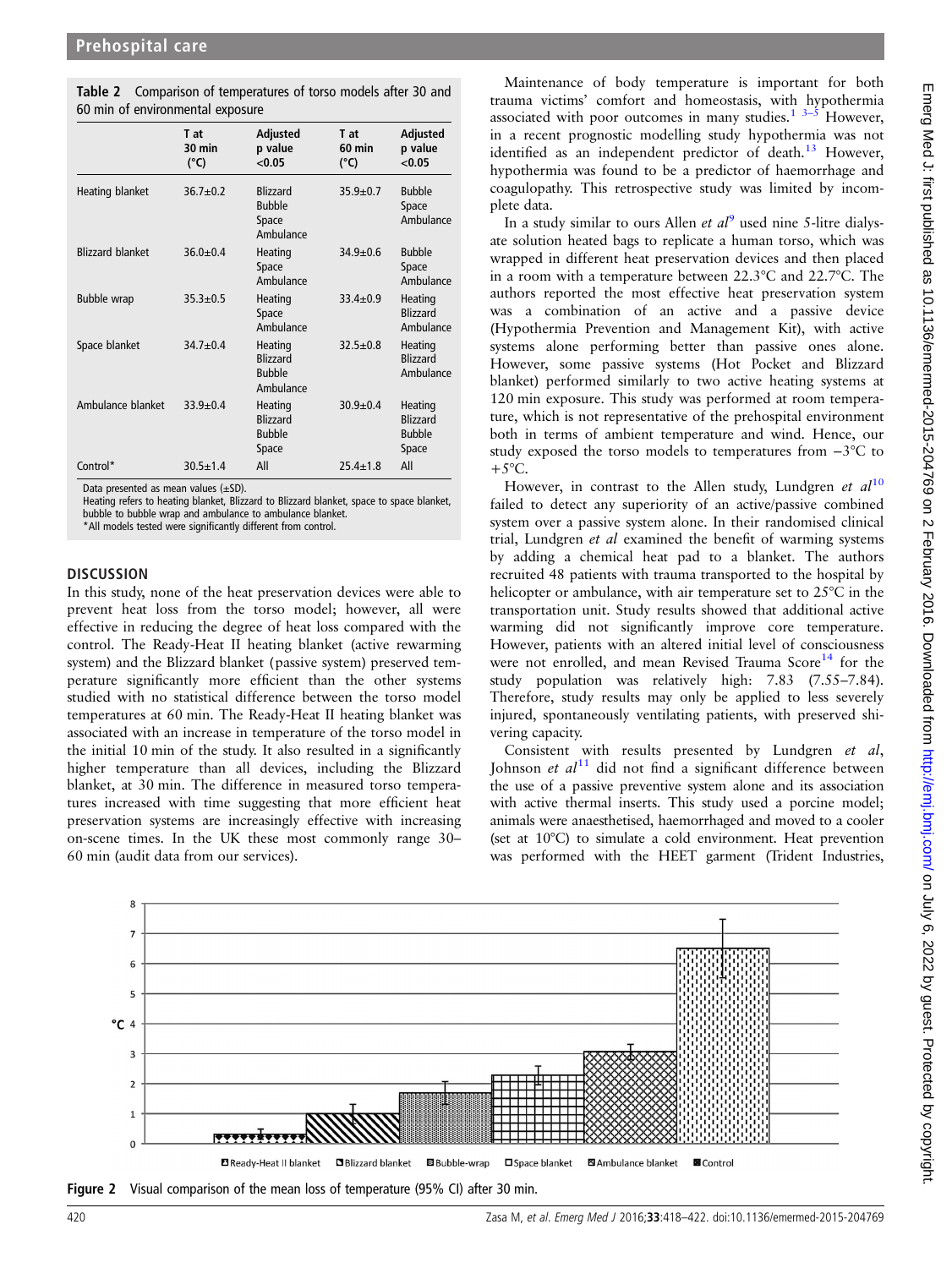<span id="page-3-0"></span>

Figure 3 Visual comparison of the mean loss of temperature (95% CI) after 60 min.

Beaufort, USA), a multilayer passive system designed to prevent heat convection, conduction, evaporation and radiation. The HEET garment was used alone or in combination with air activated heat packs and a control group was covered with two wool blankets. Core body temperatures were recorded every hour over 6 h. None of the study devices was effective in preventing hypothermia, but the control group was the most effective method in slowing the onset of hypothermia. No statistical differences were found between the use of a HEET garment alone and in combination with thermal inserts, and final authors' recommendation was not to use HEET garments to prevent or treat hypothermia in operational environments.

Resistive rewarming in the prehospital environment was studied by Kober et  $a\overline{l}^{12}$  $a\overline{l}^{12}$  $a\overline{l}^{12}$  in patients with minor trauma, most of whom were mildly hypothermic. All enrolled patients were covered with a resistive heating blanket and a wool blanket at the scene of injury, but only half of them had the resistive blanket activated. The resistive system was able to increase body temperatures by 0.8°C, while in the passive rewarming group temperature decreased by  $0.4^{\circ}$ C (p<0.001). A limitation of this study was that only minor trauma victims were enrolled, so the efficiency in sicker or ventilated patients without the capacity to shiver is not known.

Finally, Thomassen et  $al^8$  $al^8$  compared three different passive systems (ambulance blanket, bubble wrap and Hibler's method—a combination of tight layer and dry insulating layer) on healthy volunteers. The study population was dressed in wet clothes, and placed in a cold climatic chamber at 3°C and 3 m/s wind. Core temperatures were not significantly different among study groups, although skin temperature was significantly higher in Hibler's method group and metabolic heat production was higher with bubble wrap. The authors' conclusion was that Hibler's method is an effective and simple way to prevent heat loss, and therefore should be the method of choice when wrapping wet patients in prehospital environments. However, the study enrolled healthy volunteers, and therefore the results may not be predictive of real case scenarios involving severely injured patients.

#### Limitations

Our study has some clear limitations. As per Allen *et al* study,<sup>[8](#page-4-0)</sup> findings may not be extrapolated to human beings, as the model did not reproduce human metabolic basal activity and hypothermic physiological responses. The specific heat capacity of the human body is around 3470 J/kgK while that of water is around 4186 J/kgK, thus the torso models would cool more slowly than

a human body, which may offset this issue to some degree. We aimed to use large fluid-filled bags to get as close as possible to human torso volume:body surface area and the dialysate bags were the largest cost-effective model we could identify. However, our study aimed to evaluate intrinsic properties of studied devices, and describe their capacity to prevent heat loss and the torso model ensured equal test conditions for each product. Patients with major trauma often require prehospital anaesthesia; in this group of patients physiological responses to heat loss are often diminished due to the severity of injuries and response to anaesthetic drugs so the torso model may apply more closely to anaesthetised than spontaneously ventilating patients[.7 15](#page-4-0) Further research using randomised clinical trials comparing studied devices on patients with major trauma is required to identify the best heat preservation strategy but informed consent would be challenging and such studies expensive to perform.

In the present study, we did not compare all industry available heat preservation devices and we did not include any combined active/passive system.

# CONCLUSIONS

In this study, using a torso model based on two 5 L dialysate bags we found the Ready-Heat II heating blanket and Blizzard blanket were associated with lower rates of heat loss after 60 min environmental exposure than the other devices tested. Following 30 min exposure the Ready-Heat II active heating system was associated with significantly better temperature preservation.

Twitter Follow Tim Harris at [@tim harris@resusdocs](http://twitter.com/tim harris@resusdocs)

Acknowledgements In order to perform the study LEEC (Nottingham, UK) provided a warming cabinet during the study period, Baxter (Zurich, Switzerland) donated bags of 5.5L dialysate solution and Blizzard Protection Systems (Gwynedd, UK) donated samples of the Blizzard blanket. The authors would like to thank the above-mentioned companies for their contribution to the study.

Contributors All authors conceived the study and contributed to study design. MZ and NF performed the study. MZ, NF and TH wrote the paper. All authors reviewed and contributed to the final manuscript.

Competing interests None declared.

Provenance and peer review Not commissioned; externally peer reviewed.

## REFERENCES

- Søreide K. Clinical and translational aspects of hypothermia in major trauma patients: from pathophysiology to prevention, prognosis and potential preservation. [Injury](http://dx.doi.org/10.1016/j.injury.2012.12.027) 2014;45:647–54.
- 2 Tsuei BJ, Kearney PA. Hypothermia in the trauma patient. *[Injury](http://dx.doi.org/10.1016/S0020-1383(03)00309-7)* 2004; 35:7–15.
- Beilman GJ, Blondet JJ, Nelson TR, et al. Early hypothermia in severely injured trauma patients is a significant risk factor for multiple organ dysfunction syndrome but not mortality. [Ann Surg](http://dx.doi.org/10.1097/SLA.0b013e3181a41f6f) 2009;249:845-50.